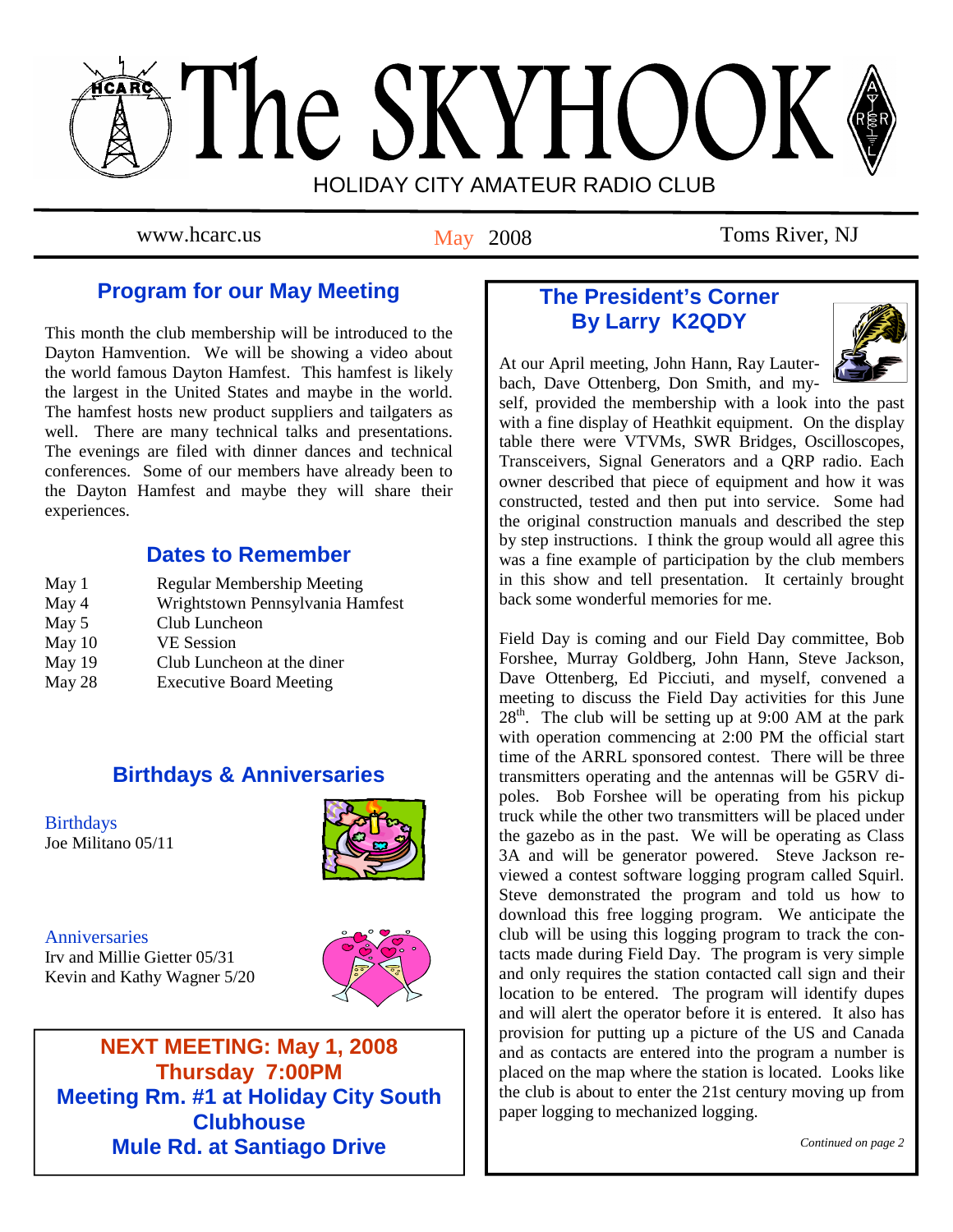## **Presidents Corner Cont'd**

*Continued from page 1* 

Some of the club members have a date on April 26 to go to Camp Evens to visit the Antique Radio Museum display and the International Marconi Day operation. We will be telling the rest of the club members about the trip and our experience at the Camp at the May meeting. I am anticipating an interesting time.

Don't forget Thursday evenings, 7:00 PM, on the 146.880 repeater. Additionally, club members access the repeater each day at 10:00 AM for some good rag chew and technical discussion. Those of you that don't have HTs can also access the repeater by using Echo Link. Echo Link is a free down load off the internet.

 Well that's all for this month's column and I am looking forward to seeing you at our May  $1<sup>st</sup> 2008$  meeting.

73 Larry K2QDY

## **American Radio Relay League Letter.**

#### FCC ENFORCEMENT ACTIONS

Special Counsel in the FCC Spectrum Enforcement Division Riley Hollingsworth sent a Warning Notice to Edward R. Drone, W0NYF, of Sycamore Hills, Missouri alerting him that "the trustee of the St. Louis and Suburban Radio Club repeaters K0STL (146.940 MHz), N0TYZ (146.910 MHz), W0FF (146.970 MHz) and W0SRC (146.850 MHz) has requested in writing that you refrain from use of the repeaters." These requests, the Commission, noted, were due to Drone's "failure to follow operational rules set forth by the licensee/control operators of the repeaters for their users." Hollingsworth reminded Drone about a past conversation they had in which Drone "acknowledged that [he] had been directed to stay off of the repeaters and stated that [he] would comply," but, according to the Warning Notice, Drone "utilized the K0STL repeater on March 31, 2008 and stated that [he] would not refrain from using it." Drone was told he was expected "to abide by the request to stay off of the above-listed repeaters and any other such request by a repeater licensee, control operator or trustee." Drone was warned that the FCC would initiate enforcement action against his license -- which could include revocation, monetary forfeiture or a "modification proceeding to restrict the frequencies on which [he] may operate W0NYF." Fines normally range from \$7500-\$10,000.

**HCARC Official Badge Ordering** 

The club's official badge maker is the Capital Engraving Co. in Longview, WA. To order a badge, simply call Capital at 1- 800-628-4985 after 1PM M-F. All that is required is to give your call and first name and your mail address. Use your credit card to pay. Cost is \$12.50 plus \$2 S&H. Al Ross WA7UQE will take care of you and create an official logo and club name on your personal badge.

#### *Our VE Crew*

John W2LKS, Murray KD2IN, Bill AC2F, John K2JWH, Ed W1EAP, Larry K2QDY, Jamie W2QO, John KQ4WR, Jack KC2FS, Stan KB2PD Steve N2WLH, Kevin W2FA Ed WA2NDA.

#### **CLUB COMMITTEES**

*Refreshments:* Ray KC2GKN John K2WJH, Carl W2PTZ *www.hcarc.us Webmaster*: Steve N2WLH, Kevin W2FA *Publicity:* Ed W1EAP *Programs*: Bob KC2QMZ *Sunshine*: David WA2DJN *Event Food Committee*: Grace-Marie (K2QDY) *Field Day*: Larry K2QDY *VE Sessions*: Bill AC2F, Larry K2QDY plus the 'crew' *Skyhook*: Larry K2QDY *Funds Raising*: Irv N2BHS *Membership*: Bill AC2F

#### HOLIDAY CITY AMATEUR RADIO CLUB Toms River, New Jersey

Web Site www.hcarc.us

President Larry Puccio K2QDY 732 349-2950 Vice President Ed Picciuti W1EAP 732 736-0955 Secretary Norm Smith W2PXE 732 920-5423 Treasurer Joe Militano KC2QLA 732 657-7092 Executive Board Don Smith W2III 732 505-4821 Executive Board Lee Kissel WA2JWR 732 244-6074 Executive Board Bill Haldane AC2F 732 240-7064 Executive Board Ray Lauterbach KC2GKN 732 244-8176 W2HC Trustee Don Smith W2III 732 505-4821

Membership is open to all interested persons. Ham license is not required. Dues are \$20.00 per year, payable Jan. 1st . Members joining during the year will have the dues prorated. Family membership \$10.00

Meetings are held on the first Thursday of every month, at 7:00 pm. Location: Meeting Room #1 in the Holiday City South Clubhouse. Directions: Go to Mule Rd. and to the corner of Santiago Drive. Turn into Santiago Dr., then into the parking lot in front of the pool. Enter bldg. on right.

------------------------------------------ The SKYHOOK is published monthly.

Editor and Publisher: Larry Puccio K2QDY phone: 732 349-2950 E-mail lpuccio1@comcast.net<br>Send all newsletter items to: Larry Puccio 22 Sabinas Street Larry Puccio 22 Sabinas Street Toms River, NJ 08757-6445

*Continued on Page 3*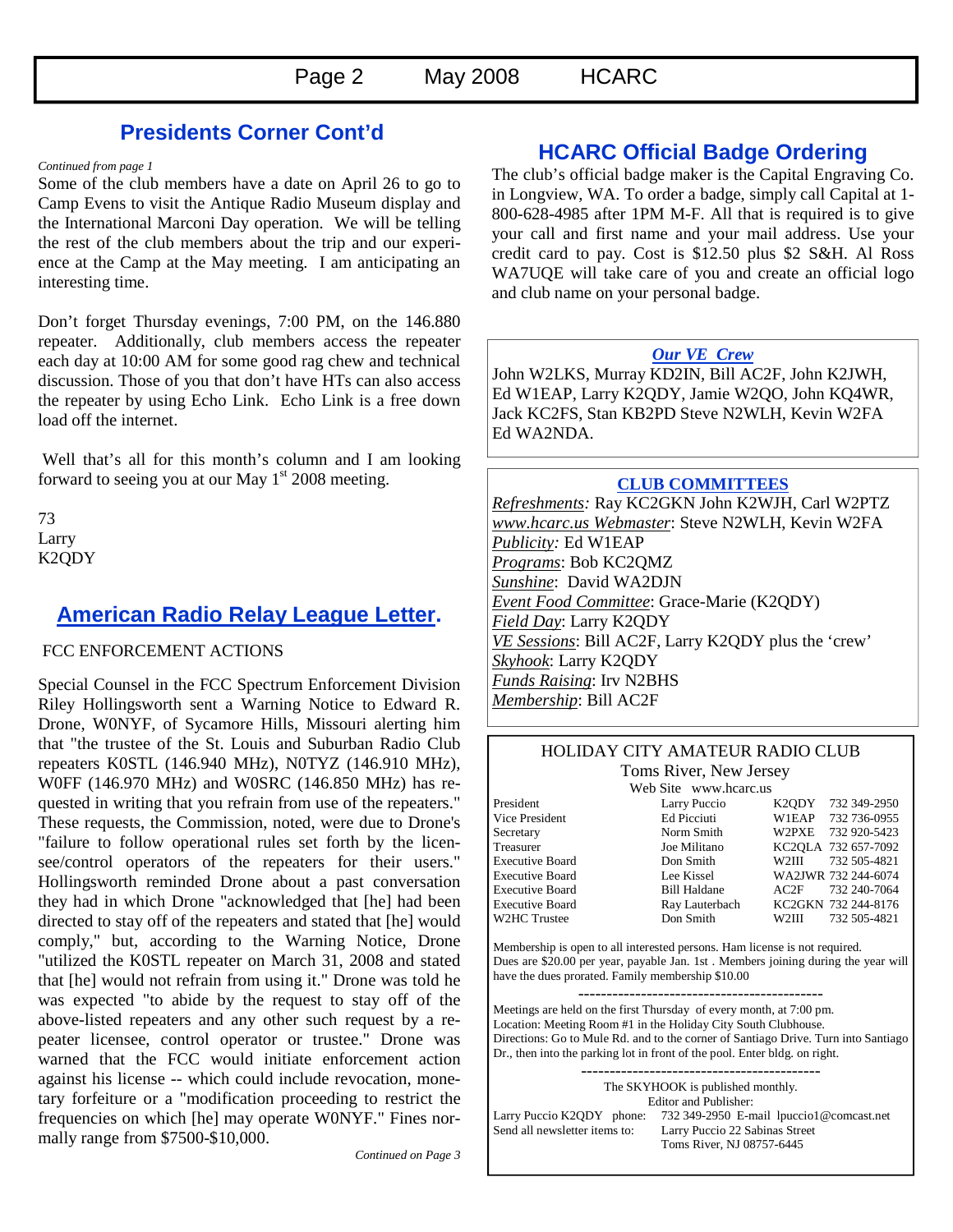## **American Radio Relay League Letter cont'd.**

#### *Continued from Page 3*

Hollingsworth also sent a Warning Notice to David R. Henry, W2DRH, of Cuddebackville, New York alerting him that "the K3TSA repeater system operating on 145.350 MHz has requested in writing that you refrain from use of the repeater." These requests, the Commission, noted, were due to Henry's "failure to follow operational rules set forth by the licensee/control operators of the repeater and FCC rules." Hollingsworth reminded Henry that the trustees had "previously requested verbally [to Henry that he] refrain from using the system, but [Henry has] apparently ignored both verbal and written requests." Hollingsworth also noted that Henry "complained that on February 13, 2008, the control operator of the K3TSA repeater shut down the repeater while [he was] engaged in emergency communications. [Henry] had previously been warned not to use the repeater and, moreover, three of the five control operators of the K3TSA repeater witnessed the communications and reported that there was no emergency situation." Henry was warned that the FCC would initiate enforcement action against his license -- which could include revocation, monetary forfeiture or a "modification proceeding to restrict the frequencies on which [he] may operate W2DRH." Fines normally range from \$7500-\$10,000. Hollingsworth also pointed out that Henry's Amateur Radio license was set to expire on April 21, 2009. "Please be advised," Hollingsworth said, "that your license will not be routinely renewed unless this matter is resolved."

Hollingsworth sent a Warning Notice to non-licensee residential owners concerning interference from a flat screen television unit to a licensed amateur in Edgewater, Florida.

### **New DX Entities**

The ARRL DXCC Desk is pleased to announce the addition of St Barthelemy (FJ) to the DXCC List, making the island entity number 338 with an effective date of December 14, 2007. Cards with contacts dated December 14, 2007 or after will be accepted for DXCC credit. New card submissions for St Barthelemy will not be accepted until January 1, 2008 in order to allow time for administrative adjustments.

 On February 21, 2007 the French Ministry issued a decree making St Barthelemy an Overseas Collective, where its status is now equal to that of Guadeloupe, Martinique and other French territories currently on the DXCC List. On November 8, 2007 the President of Association Des Radio Amateurs De St Barthelemy, Philippe Delcroix, FJ5DX, contacted the DXCC Desk, requesting that St Barthelemy be considered a new DXCC entity.

## **How's DX By Russ Young**

Here is the DX news from March 22-April 14.

Joe Militano KC2QLA Worked:

20 Meters SSB: IC8DAK Italy, IM0/K0FMB Sardinia, CO6LC Cuba, GI0AIJ Northern Island, LY2ZZ Lithuania and VE3DWH Canada.

Ed Picciuti W1EAP Worked:

20 Meters SSB: VE6CQ Canada, IZ4DJD Italy, 9A4W Croatia, CO3VK Cuba,DL4ARW Germany, YZ1AU Serbia, UX1UA Ukraine

#### Russ Young WA2VQV Worked:

On 30 Meters CW : 5T5DC Mauritania, 6W1SJ Senegal, E76AQ Bosnia, EA6SX Balearic Islands, GI0KVQ Northern Ireland, OT4A Belgium, SY8JZ EU-174 Sweden, VP2EFB Anguilla, VP5/W5CW Turks & Caicos Islands, XE2S Mexico & ZF2UL Cayman Islands.

On 20 Meters CW: 5T5DC Mauritania, 7X4AN Algeria, 9A5MT Croatia, 6V7I Senegal, E72AA, E75AZ Bosnia, EA5/UT2XD Spain, FG/OM3LA Guadeloupe, FM/I2GPT Martinique, HA800NAR, HA9RT Hungary, HH4/AF4Z Haiti, OG6N Finland, P49V Aruba, RK3BL European Russia, SF0F Sweden, UA2FCC Kaliningrad, US5XD Ukraine, V31MR Belize, VP2EFB, VP2E Anguilla & YO22NATO Romania.

On 17 Meters CW: HH4/K4QD Haiti, TO5RZ St. Barthelemy, TO1C Martinique, AH6V Hawaii, PJ4/W9NJY Bonaire/Curacao, V31MR Belize & ZF2UL Cayman Islands.

On 15 Meters CW: VP2EFB Anguilla.

Russ also heard YK9G Syria (DXpedition by G3TXF & G3SXW) on 20 Meters CW on two different occasions but QRN and QSB was heavy so no QSO there.

Larry Puccio, K2QDY worked the following DX: On 80 Meters SSB: P4/WA2NHA Aruba, PA0GMW Belgium, OZ2PBS Denmark, England, EI4IB Ireland, SP3SLA Poland, J8/DJ7ZG St. Vincent and EA8CDG Tenerife.